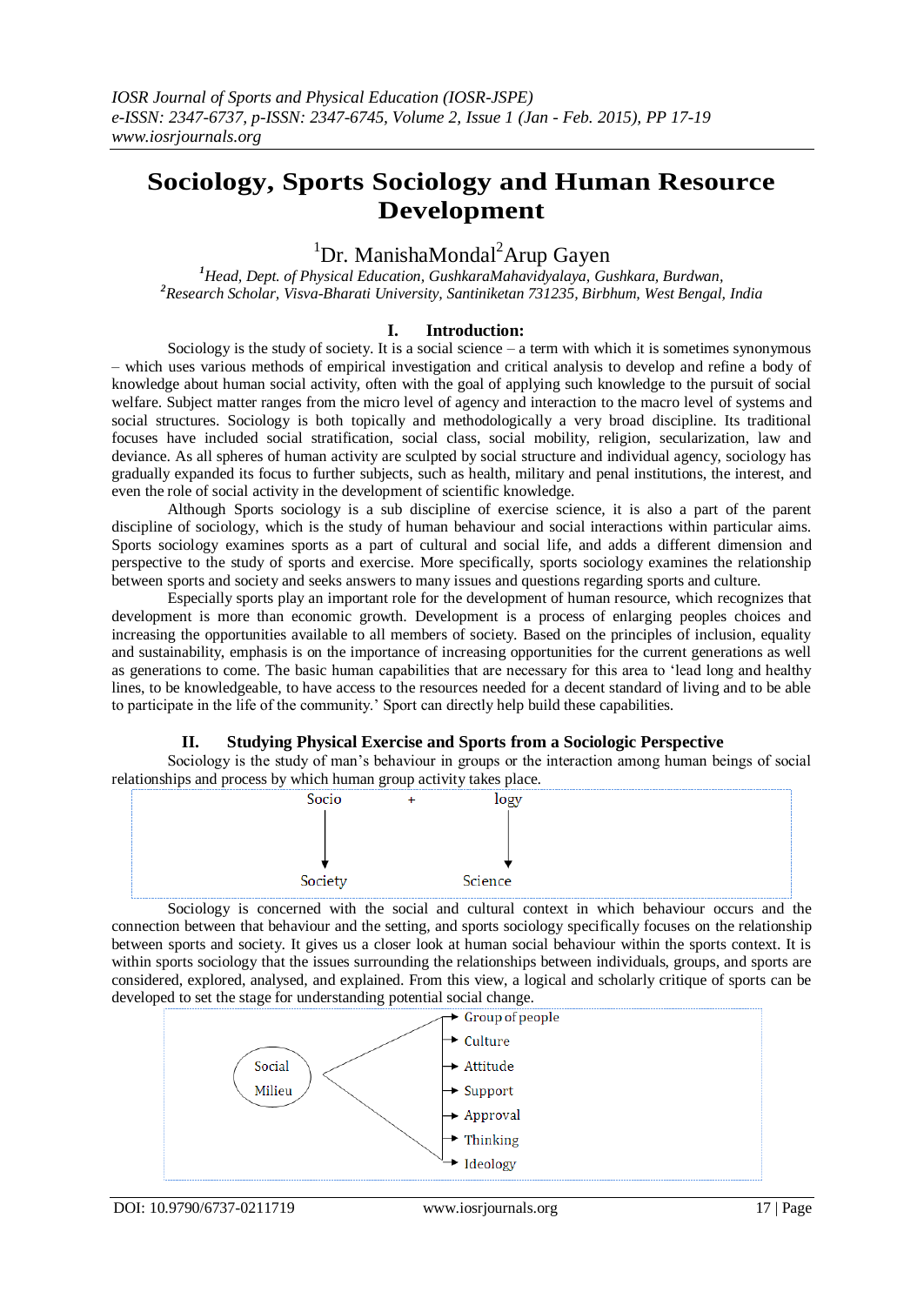Sports sociology is also defined as "the systematic study of human society and social behaviour that interacts to produce social action." Sports sociology is empirical science. It is scientific discipline having its own methods of investigation like observation, interrogation, survey etc. It tries to study the cause and effect phenomena systematically.



A sports is an organized competitive entertaining and skillful activity requiring commitment, strategy and fair play, in which a winner can be defined by objective means. It is governed by a set of rules or customs.



Sports activity educates young people about the importance of certain key values, such as honest, fair play, respect for self and others and adherence to the rules and respect for their importance. Sports is a way to build understanding of the value of common bonds.

| Skills and values learned through sports |              |
|------------------------------------------|--------------|
| Co-operation                             | Fair Play    |
| Communication                            | Sharing      |
| Respect for the rules                    | Self-esteem  |
| Problem Solving                          | Trust        |
| Understanding                            | Honesty      |
| Connection with others                   | Self respect |
| Leadership                               | Tolerance    |
| Respect for others                       | Resilience   |
| Value of effort                          | Teamwork     |
| How to win                               | Discipline   |
| How to loose                             | Confidence   |
| How to manage                            | Competition  |

### **III. Realizing the potential of Sports as a tool for development of human resource:**

Sports is far more than a luxury or a form of entertainment. Access to and participation in sports is a human right and essential for individuals of all ages to lead healthy and fulfilling lives. Sports – from play and physical activity to organized competitive sports – has an important role in all societies. Sports is critical such as co-operation and respect. It improves health and reduces the likelihood of disease. It is significant economic force providing employment and contributing to local development. And it brings individuals and communities together, bridging cultural or ethnic divides. Sports, however, is a reflection of society. It should be acknowledged that sport, like many aspects of society, simultaneously encompasses. Some of the worst human traits, including violence, corruption, discrimination, hooliganism, excessive nationalism, cheating and drug abuse.However, these negative aspects of sports by no means outweigh its potential positive benefits. Participation in sport has significant physical benefits. Contributing to people's ability to lead long and healthy lives, improving well being, extending life expectancy and reducing the likelihood of several major non